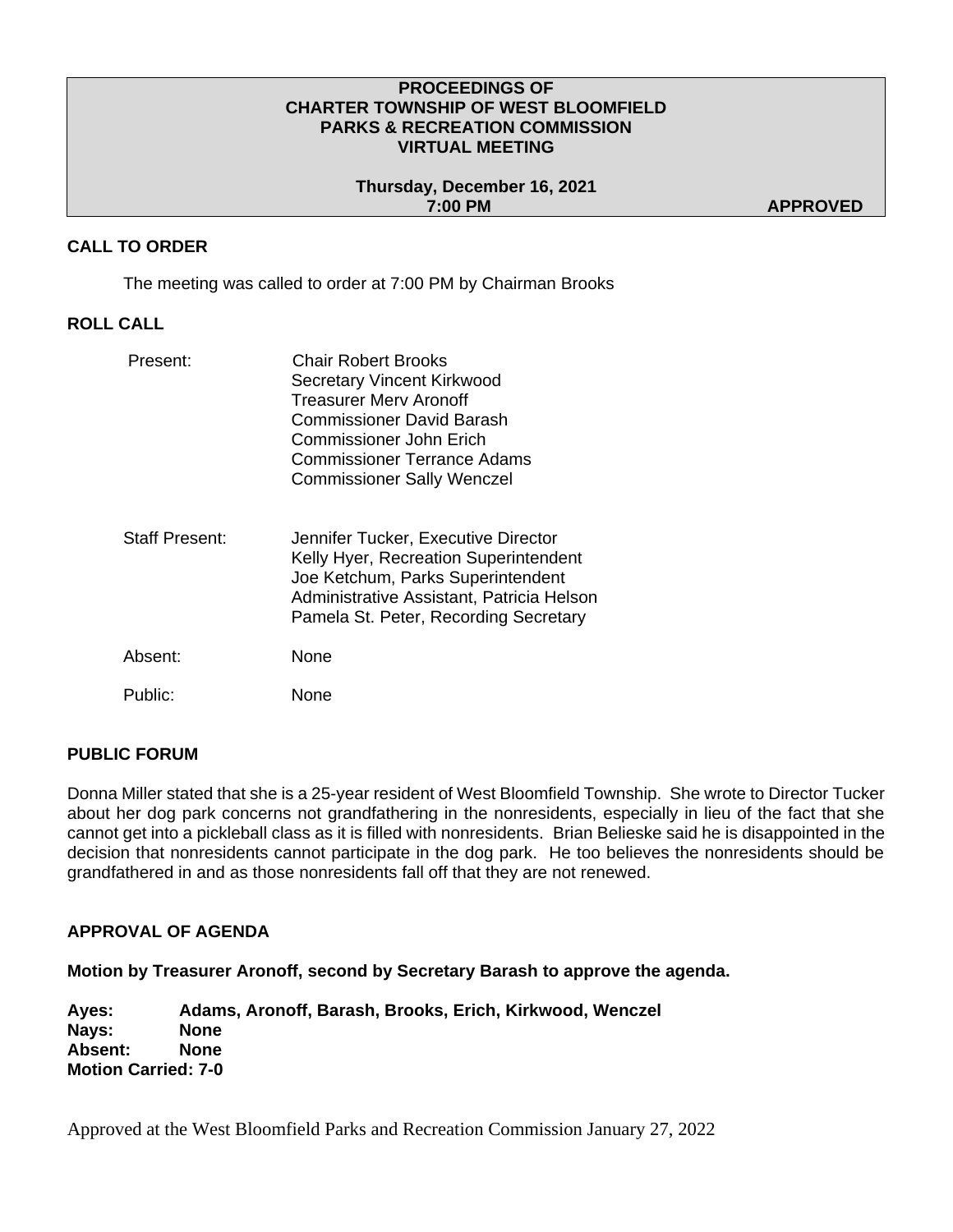# **CONSENT AGENDA**

Items A through H are Consent Agenda matters considered to be routine by the Commission and enacted by one motion unless a member of the Commission wishes to discuss one of the topics.

- A. Approval of Minutes from the November 18, 2021, Regular Commission Meeting.
- B. Approval of the November Revenue and Expense Report.
- C. Approval of Prepaid expenditures in the amount of \$288,589.89.
- D. Approval of Expenditures paid by check in the amount of \$6,984.99.
- E. Approval of Credit Card Refunds totaling \$2,474.00 for the month of November 2021.
- F. Receipt of the November cash balance.

**Motion by Commissioner Barash, second by Treasurer Aronoff, to approve Items A through H on the Consent Agenda.**

**Ayes: Adams, Aronoff, Barash, Brooks, Erich, Kirkwood, Wenczel Nays: None Absent: None Motion Carried 7-0**

# **PRESENTATION OF YEARS OF SERVICE RECOGNITION FOR WB PARKS AND RECREATION STAFF**

Recreation Superintendent Hyer and Parks Superintendent Ketchum congratulated Ronda Besler and Brett Lentz for their 5 years of service. Amy DeRosier and John McKeown are celebrating 15 years of service! Mike Thelen is celebrating 20 years of service! Director Tucker echoed thanks and congratulations to those staff members celebrating their years of service. Commissioner Barash reflected on a recent email shared by Director Tucker applauding and thanking the entire Parks and Recreation Commission staff and said regardless of time served on staff, it is the heart and soul put into the work by every employee that is so important. Chairman Brooks read the Resolution of Appreciation into the record.

# **REPORT FROM TOWNSHIP LIAISON**

Kris D'Arcy spoke on behalf of Township Supervisor Steve Kaplan. The emergency access drive is complete except for landscaping which will be completed in the spring. The DTE redundancy loop installation has been postponed due to staffing and contractor issues; this project should start in January of 2022 and should be completed within the first quarter of 2022. Boards and Commission meetings will be returning to in-person meetings in January 2022. The board room has been reconfigured to accommodate social distancing of the board members. The Jacob's Drain prescribed burn will take place tomorrow from 11:30 am – 3:00 pm with fire personnel on site to ensure public safety. Chairman Brooks asked when it was decided to return to inperson meetings. Ms. Darcy said the legislation has not moved to continue their ability to declare a State of Emergency and as of the beginning of the year they do not have the option to continue via Zoom. As much as it makes sense with the new variants to not return to in-person meetings yet, the legislation did not push through to continue with virtual meetings.

# **STAFF REPORT**

Executive Director Tucker reported on the Master Plan Update and stated that on November 17<sup>th</sup> the final General Public Meeting regarding the Draft Master Plan was held. A Joint Township and WBPRC Public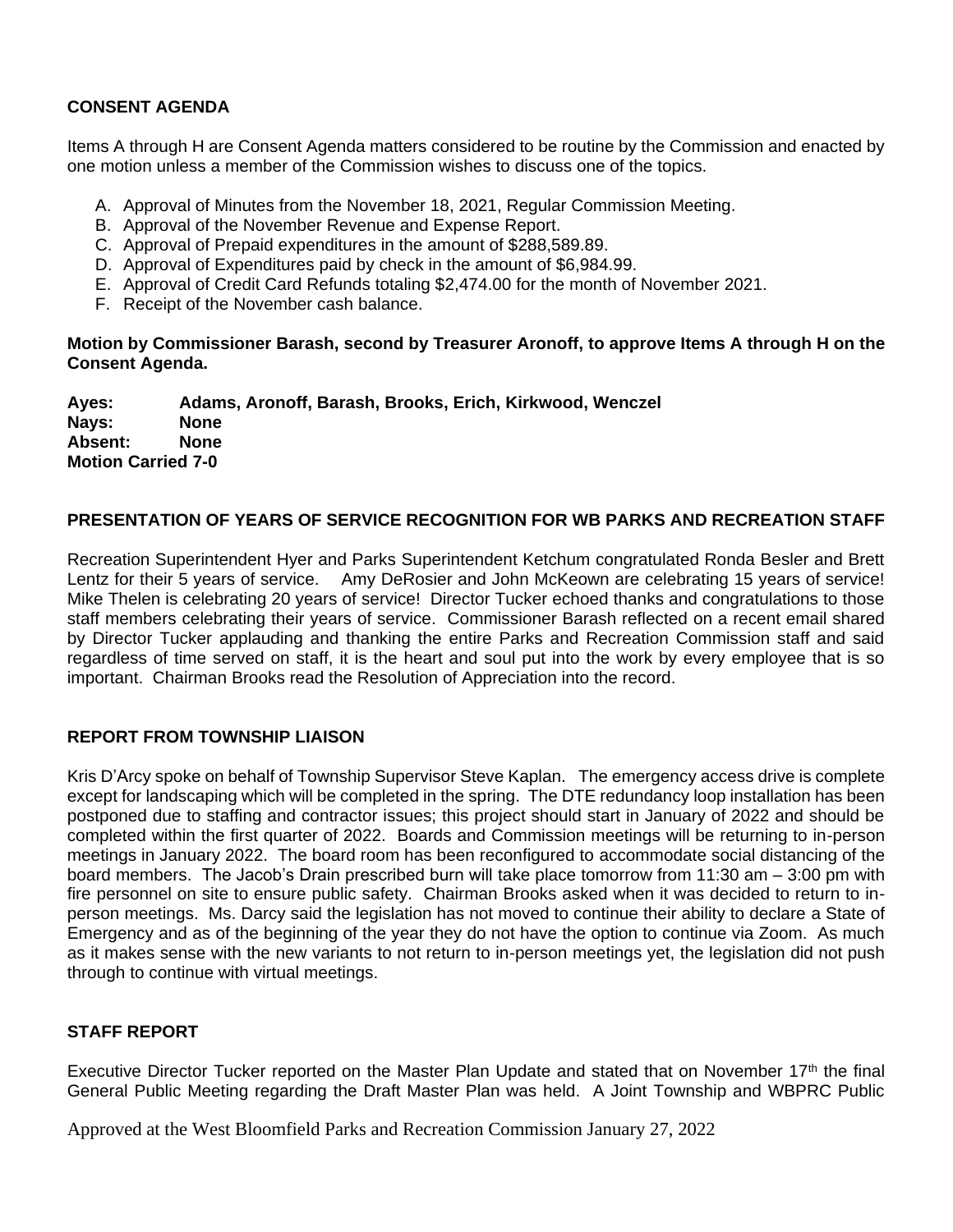Hearing and Adoption is scheduled to take place on January 24, 2022, at 6:00 pm. Staff is also in the throes of the Recreation Activities Center Needs Assessment Plan Update. Meetings continue with the Plante-Moran CRESA Team. Staff and members of the Senior Service Advisory Team have visited: Costick Center; Bloomfield Hills Senior Center; Canton Senior Center; Waterford Senior Center; Richardson Center. Information Technology and Business Technology Staff have kept busy with the following: Ordering and purchasing Samsung tablets for all Commissioners as approved by this Commission. Creating a Terminal Server for Users at Connect. Updating all work laptops to the 20H2 version of Windows 10. Working with the Township IT Network Security Team in replacement and updating old firewalls as well as e-mail filters; replacing a network switch at Marshbank Lodge which assists in networking the camera, WI-FI and I-vu systems. This will occur around the holidays when things slow down. During the 2020 holiday season the WBPR staff adopted an eight-member family, providing them with clothing, toys and even bunk beds complete with mattress, sheets and pillows. This holiday season they are also excited to be supporting the Southwest Oakland County Toys for Tots Campaign. The Employee Appreciation Event took place on December 10<sup>th</sup> which included bowling and a White Elephant.

Recreation Superintendent Hyer reported on the Community Collaborations with the Optimist Club and Police Foundation. Professional development continued with an Oakland County food safety certificate program. The Harvest Luncheon took place at Connect and the Gobble Gobble Game On was also held. Letters to Santa was sold out with over 100 families participating. Prepping Connect took place with volunteers decorating every room with different themes. Senior Holiday Art & Sell took place with 14 artisans participating and good feedback received. Holiday Sing a Long took place and the seniors loved it! Connect Membership Spotlight features a special senior every month. Nature programs continued in the fall and registration is now open for all of the winter nature activities. Winter Solstice Celebration is on December 21 from 5-7 pm. Snowshoe programs and rentals are ready for snow. Black History Month will be back this year and Secretary Kirkwood was instrumental in getting this program organized.

Parks Superintendent Ketchum reported that staff continued with fall cleanups. This includes leaf removal, cutting down perennial beds and micro mowing the WB trail. Tennis and pickleball court winterization have taken place and staff has set up sled hills. Snow removal and de-icing equipment is being prepared for winter.

Commissioner Wenczel said she loves this part of the meeting and thanked Commissioner Kirkwood for all his efforts in Black History Month. She also thinks many communities would benefit from the Township's brine program for de-icing. Commissioner Barash asked if there will be a need for a training class for the new tablet technology. Director Tucker said staff can schedule one-on-one training for each commission member if desired or needed.

# **ITEMS FROM THE OFFICERS**

# **A) Items from the Chairperson**

Chairman Brooks encouraged all the commissioners to add their input to the Master Plan. He also wished everybody happy holidays!

# **B) Items from the Secretary**

Secretary Kirkwood mentioned the West Bloomfield Diversity Task Force and encouraged all of the commissioners to RSVP for the Black History 101 Museum that is coming to the library. He thanked the Township Board for their efforts both in meetings and financially and also thanked the Library Director and her team for their involvement in the Task Force as well as their financial support for the activities planned in February.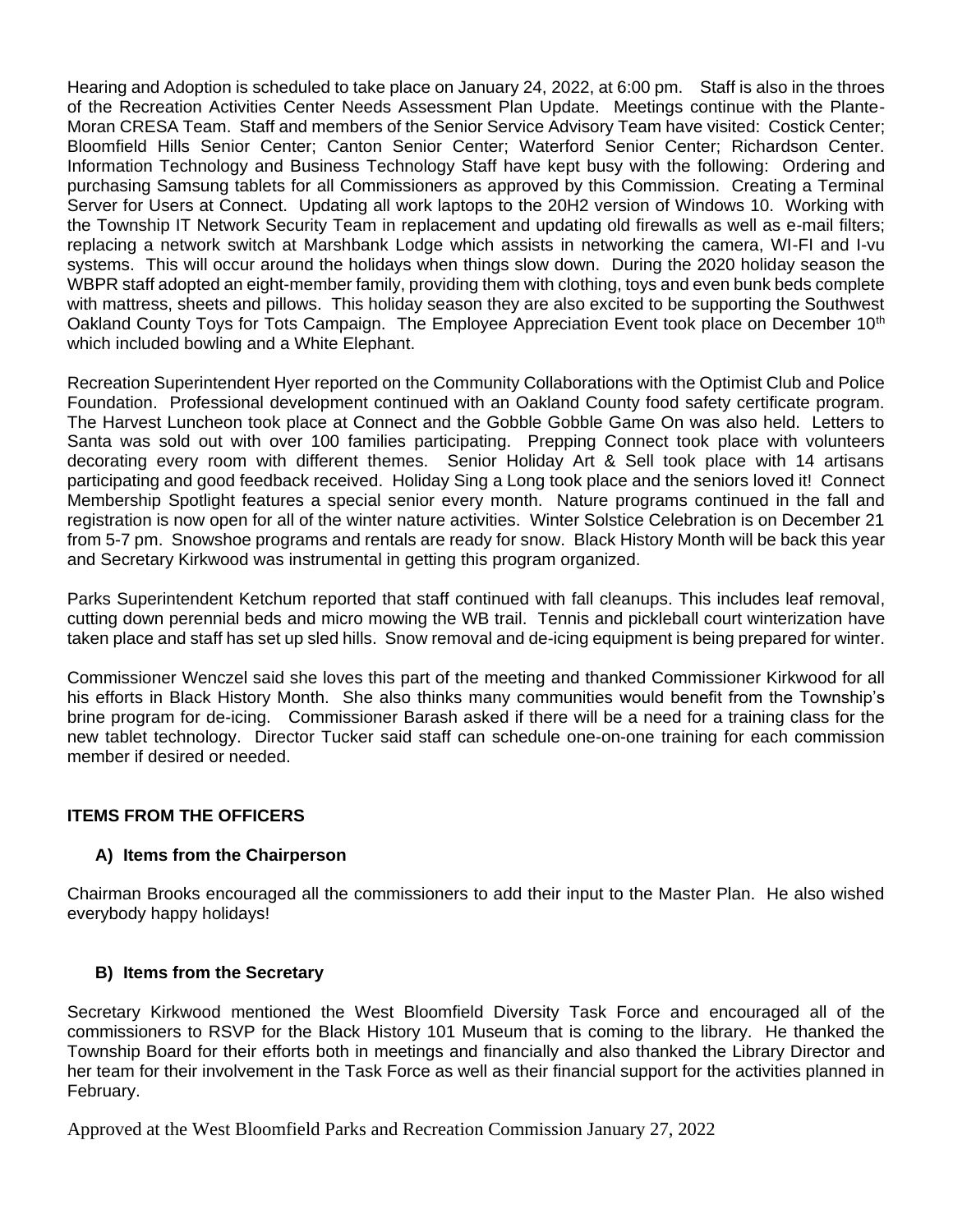# **C) Items from the Treasurer**

Treasurer Aronoff complimented staff for all of their wonderful work on the trail this year as well as the work that goes into the Lake-to-Lake trail by the many communities along the way. He wished everyone happy holidays!

# **COMMITTEE REPORTS**

## **A. Executive: Chairman Brooks**

Chair Brooks stated that the Executive Committee met on December 9<sup>th</sup> via Zoom. They talked about the agenda for tonight's meeting. They discussed Commission Matters: Covid-19 updates; General Master Plan Project; Facility Needs Assessment; Purchase Agreement; Connect Lease; Senior Services Manager; Park Maintenance; Employee Appreciation. The next meeting is scheduled for January 13<sup>th</sup> at 6 pm.

# **B. Finance: Report from Treasurer Aronoff**

Treasurer Aronoff stated the committee met before tonight's meeting and discussed and reviewed the November invoices, vouchers, and the monthly budget status. The next meeting is scheduled in January prior to the regular Commission meeting.

#### **NEW BUSINESS**

# 1. **Consideration to Approve the Purchase of a 2022 GMC Sierra 3500 Truck.**

Superintendent Ketchum stated that staff is recommending the purchase of a 2022 GMC Sierra Truck from Todd Wenzel Buick GMC out of Westland. The vehicle will replace our current 2013 GMC truck. Staff utilizes this truck for opening and closing parks making it one of the most heavily utilized trucks in our fleet. This vehicle will also be up fitted at a later date and a bid will be brought to the commission in January.

The Commission in the past has purchased vehicles using the Oakland County Cooperative Bid Program. In this program, Oakland County Purchasing requests bids for equipment and vehicles for the county's needs. The county allows local units of government to buy equipment off their bid contracts saving local government's time and money. Todd Wenzel Buick GMC is the supplier of GMC trucks for the County. Staff is recommending the purchase of a 2022 GMC Sierra 3500 Truck for the County bid price of \$30,677.00. The vehicle warranty is three years or 36,000 miles.

Commissioner Wenczel said she hopes at some point an electric option is available for a vehicle such as this. Secretary Kirkwood said he would be interested in seeing pictures of the condition of the truck that is being replaced as well as the new truck that is being purchased. Commissioner Barash said he would also like to see what is being purchased. He asked what the WBPRC saves being a part of this bid program. Superintendent Ketchum said he could get with Todd Wenzel GMC and they could probably provide that information.

## **Motion by Treasurer Aronoff, seconded by Commissioner Wenzel, to approve the purchase of a 2022 GMC Sierra Truck for \$30,677.00 from Todd Wenzel Buick.**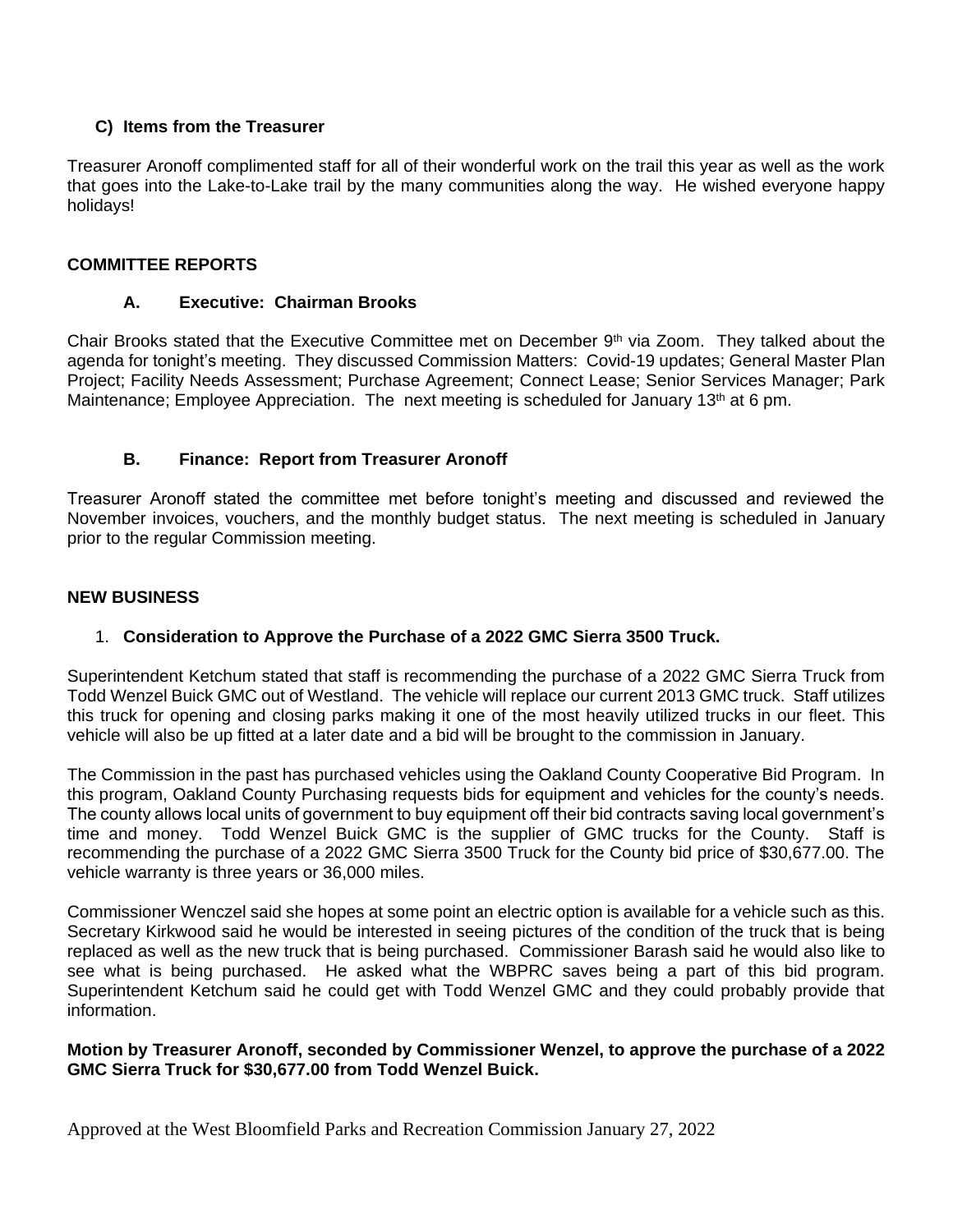# 2. **Consideration to Approve the Purchase of a Model T-14 24 Foot Flat Deck Heavy Equipment Trailer.**

Superintendent Ketchum stated that staff is recommending the purchase of a Model T-14 24-foot, flat deck heavy equipment trailer. Staff will utilize this trailer to move equipment and for use during special events. This trailer will replace the current trailer which was purchased in 2007 and is worn and rusting out. The new trailer is made of galvanized steel and should last 20 years.

The Commission in the past has purchased vehicles and equipment using cooperative bid programs. These cooperative bid programs allow local units of government to purchase equipment off their bid contracts, saving time and money. Truck and Trailer Specialties, Inc. has the State of Michigan Bid Contract #071B7700086 for trailers. The State Bid Price for this trailer is \$20,240.00. There is a current 480-day estimate for the build and delivery of this trailer.

**Motion by Commissioner Adams, seconded by Commissioner Wenczel, to approve the purchase of a Model T-14 24 Foot Flat Deck Heavy Equipment Trailer for \$20,240.00 from Tractor and Trailer Specialties, Inc. of Howell, Michigan.** 

**Ayes: Adams, Aronoff, Barash, Brooks, Erich, Kirkwood, Wenczel Nays: None Absent: None Motion Carried 7-0**

3. **Election of the 2022 WBPRC Officers** 

# **Motion by Chairman Brooks to Approve Commissioner Brooks for Chairperson, Commissioner Kirkwood for Secretary and Commissioner Adams for Treasurer to serve for 2022.**

Chairman Brooks appointed Commissioner Aronoff and Commissioner Barash to the Finance Committee. He would like to continue the Strategic Plan Committee being led by Commissioner Wenczel with Commissioner Erich and Commissioner Kirkwood.

# **PUBLIC FORUM**

Chairman Brooks said the WBPRC signage on Orchard Lake Road looks amazing. He asked Director Tucker to discuss the status of meetings for 2022. Director Tucker said that as it stands today, in the first of the year the Commission meetings will be in-person. If something changes she will let the Commission know. Commissioner Barash asked if there is a hybrid option for attending meetings. Director Tucker said that is only possible for service members.

# **ANNOUNCEMENTS**